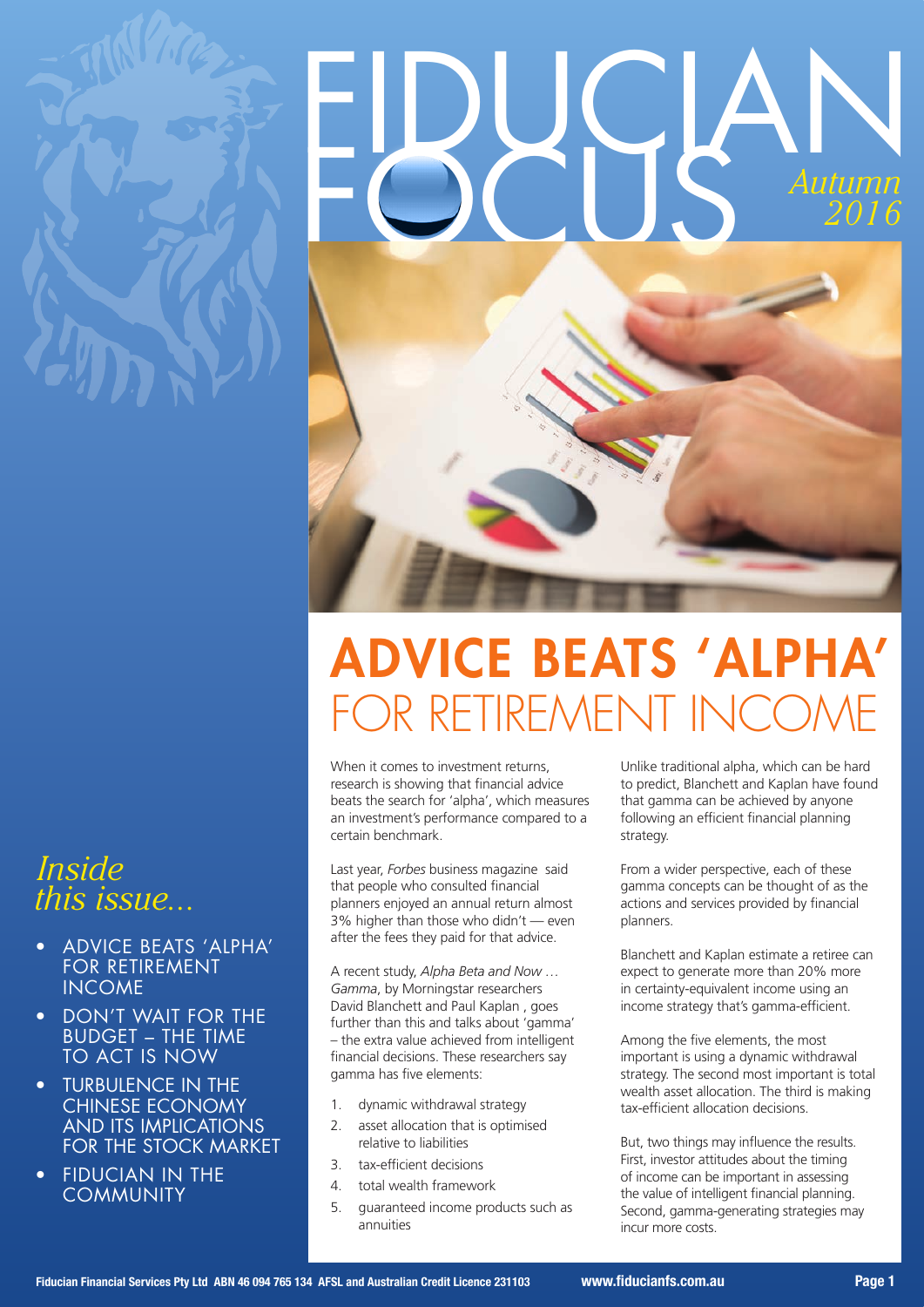# DON'T WAIT FOR THE BUDGET THE TIME TO ACT IS NO

With pre-Budget submissions now completed, the May 2016 Budget forms the centrepiece of the election year ahead in the battle for the hearts and minds of Australian voters.

Critically, the debate is about the continued reform of the Australian tax system, in the light of continued demographic and economic growth challenges. Treasury Secretary John Fraser in his Budget speech to the Sydney Institute in January this year made some very important points.

*'Australia's Budget position never was as bad as these (developed) countries and our economy never stopped growing. But we cannot be complacent.*

*'Expenditure restraint played a key role in all these countries in improving their fiscal situation.*

'All that said, over the longer-term, economic growth will be critical *for fiscal sustainability as well as continued improvements in living standards. This will require ongoing productivity-enhancing structural reform.*

*'The 2015 Intergenerational Report highlighted the long-term challenges that lie before us.*

*'The ageing of Australia's population will weigh heavily on Australia's potential growth rate and long-term fiscal position. Demographic and broader medium-term pressures will place greater demands on government finances, making deficit and debt reduction more difficult.*

*'Structural reform is critical and this includes reforming competition policy and implementing the Harper Review recommendations.*

*'Improving productivity is a far more sustainable way to boost economic growth than relying unduly on exchange rate depreciation.*

*'These growth-enhancing policies also very much include tax reform. Tax is not just about raising revenue, it is also about helping to shape the economy so that we attract and deploy resources in a manner to promote long term growth. The arguments for a tax mix switch rest heavily on encouraging more jobs through a higher growth path. Tax reform is a complex issue and is very much the focus of the Government at the current time'.* 

### **So what is the 'lay of the land', given the political noise?**

At this stage, the Prime Minister and Treasurer have ruled out increasing the GST rate and abolishing negative gearing.

Still on the table are possible amendments to Capital Gains Tax and Superannuation.

Currently, superannuation is valued at \$1.8 trillion. Superannuation is:

- taxed at 15% upon entry for concessional contributions (including SGC), with an additional tax of 15% tax applying to higher income earners (>300K)
- subject to a Superannuation Guarantee increase from 9.5% to 12% by 2025
- subject to caps for contributions, but is not subject to a lifetime cap
- subject to concessional treatment of assets and income when in pension phase, with pension income received post-age 60 generally treated as tax-free
- subject to Preservation Age, which is less than the current Age Pension Age, and
- providing a possible refund of contributions tax via a possible antidetriment payment for superannuation dependents.

Much of the media discussion has focused on superannuation tax upon entry, with little commentary on the intertwined effect on the Age Pension, national savings and substitution into non-superannuation investments.

Critically, the Prime Minister and Treasurer have been considering Deloitte's paper, *Shedding light on the debate*, which includes the argument that existing superannuation concessions, while costing less than the Age Pension, are inequitably targeted, 'with \$1 in every \$200 of the cost of superannuation concessions going to the bottom 20% of income earners, whereas more than half goes to the top 20%' (Murray Review).



### Chart 1: Tax benefit (loss) of diverting a dollar from wages to super

- Current incentives to invest in super

Source: Deloitte Access Economics, Deloitte Shedding the light on the debate

Deloitte has proposed that superannuation be taxed at current marginal tax rates with the application of a 15% tax offset. Deloitte estimates that this will provide a reform dividend of \$6 billion in 2016-17 that could then be used to lower the company rate, with little effect on the Age Pension .

In contrast, ASFA modelling by PwC of a 15% rebate notes that the rebate would increase in the reliance upon the Age Pension and higher tax rates applying for those earning between \$37,000 and \$300,000.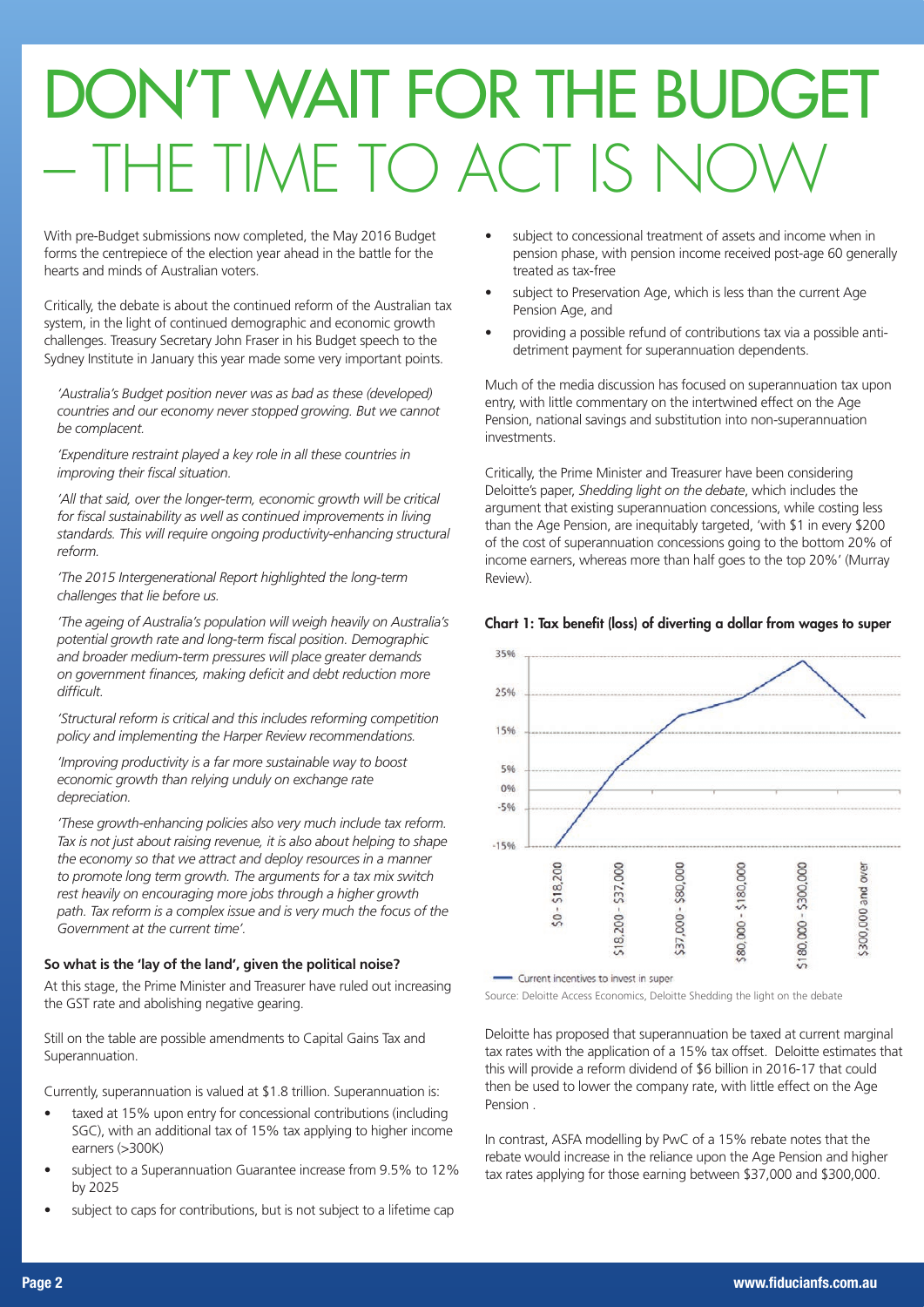# TURBULENCE IN THE CHINESE ECONOMY AND ITS IMPLICATIONS FOR THE STOCK MARKET

BY AMBER SAFT, SENIOR PRODUCT MANAGER, FRANKLIN GLOBAL EQUITY GROUP ONE OF THE UNDERLYING MANAGERS OF THE FIDUCIAN INTERNATIONAL SHARE FUND

China concerns have been at the centre of the volatility that has engulfed financial markets so far this year. Fears about a slowing Chinese economy, falling Chinese domestic equity prices and private capital outflows as the government works to stabilise markets have been at the top of the headlines. While Chinese reserves remain at comfortable levels, they have declined over the past 18 months in the face of a weakened economy and falling commodity prices. According to the People's Bank of China, January saw foreign exchange reserves drop nearly US\$100 billion to US\$3.23 trillion as policymakers tried to support the Chinese currency amid private capital outflows.

We attribute much of the recent weakness in the Chinese economy to the uneven transition from an investment-led economy to a domestic consumption and services-led economy. China's policymakers are in the challenging position of having to manage this economic transition, while at the same time keeping growth fast enough to preserve political stability. However, we believe that China's policymakers have both the tools and the financial firepower to counter the recent slowdown and keep growth on track at 6%-7% a year, which in turn is sufficient to support global growth.

Increasing labour costs and interest rates have put downward pressure on profits; higher wages boost consumption, which has increasingly become the anchor of Chinese growth; we estimate that consumption is now a much higher proportion of GDP than it was 2 years ago (it was 37% in 2014 according to the World Bank – see chart below) and rising.

The private sector in China now contributes more to job growth than the state-owned sector, which has not been the case for the past 30 years. China's rapid urbanisation process will also necessitate development. Plans for infrastructure investment are underway as the railways sector is set to expand along with demand for broader use of water purification and environmental related projects. Such projects could somewhat offset the negative drags on growth from a contraction in manufacturing and excess capacity in the real estate sector.

### **Franklin Global's investment approach**

We continue to focus on bottom-up individual stock selection in these volatile and unpredictable markets. In fact, despite China's economic deceleration, we have identified and invested in growth companies in

China with sustainable business models, best-in-class management teams and strong returns on capital. For instance, we hold a position in TAL Education Group, an after-school tutoring services company, which grew revenues 43% and enrolments 56% in their most recent quarterly release across 301 centres in 24 key Chinese cities. Given China's competitive, examination-based education system, our analysis indicates that parents will continue to spend substantial sums on preparing their children for the future. Although China's transition may make for turbulent and headline-driven markets in the short term, we remain consistent in our belief that company fundamentals will matter over the longer term and continue to invest accordingly.

### International Comparison of Consumption as a % of GDP





*" China's policymakers have both the tools and the financial firepower to counter the recent slowdown and keep growth on track at 6%-7% a year"*